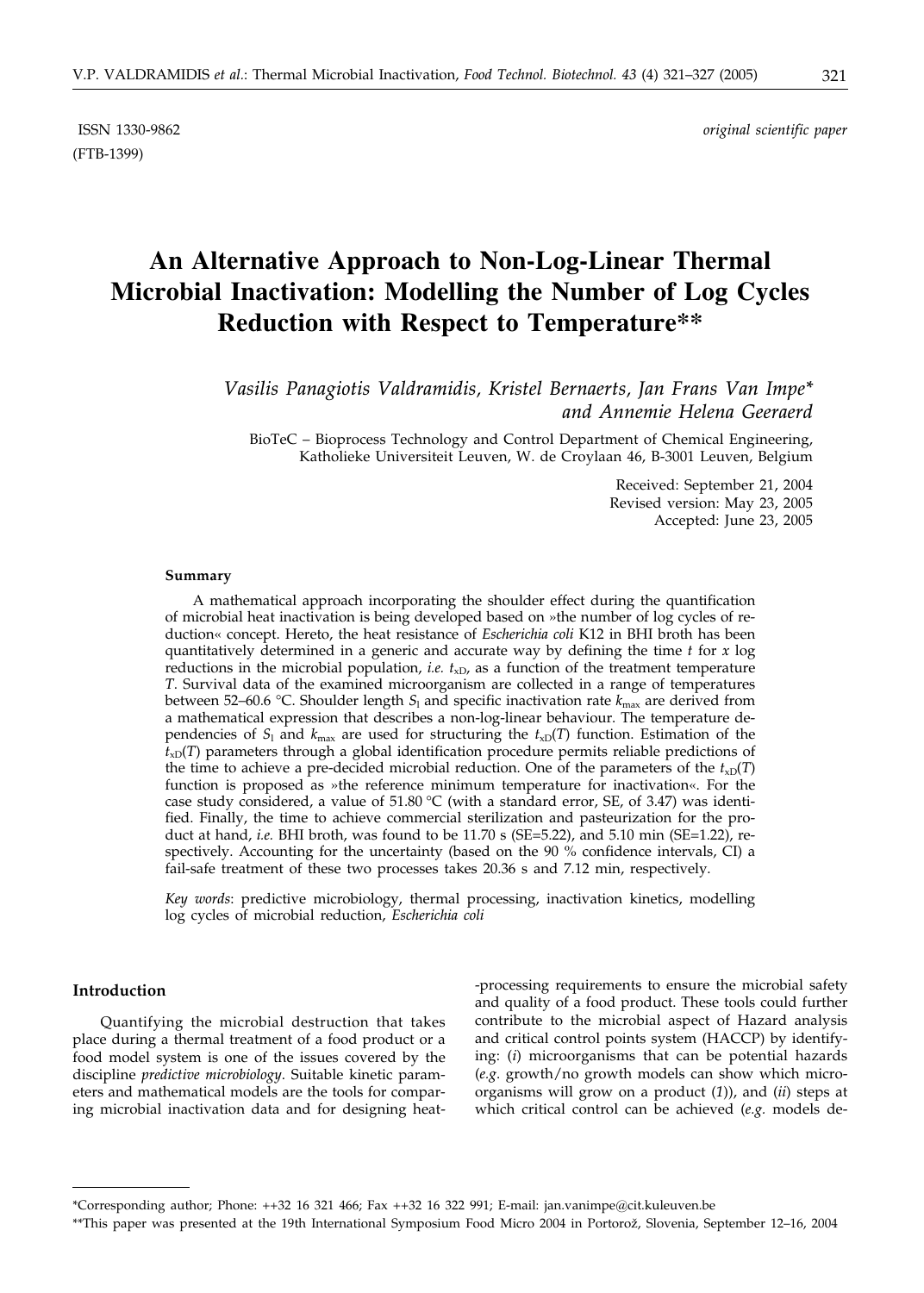scribing the impact of different process conditions). Additionally, they can be used for specifying: (*i*) limits of a process in order to avoid emergence of other hazards (*e.g.* performing microbial predictions at different combinations of processing conditions), and (*ii*) corrective actions if a loss of control occurs at a critical control point (CCP) (*e.g.* design corrective steps based on the impact of the process deviation on the change in microbial population) (*2*). Predictive microbiology can also be considered as a key element for the domain of exposure assessment in the context of Quantitative Risk Assessment (as a part of Food Safety management) by estimating the prevalence and levels of microbial contamination of the food product at the time of consumption (*3*,*4*).

The primary model, describing the response of the microbial load as function of the time, is traditionally chosen as being log-linear. Similarly, the secondary model for microbial inactivation, describing the relation between the rate of inactivation and temperature, is also log-linear. In this model the  $D_{ref}$  (decimal reduction time at reference temperature) and the *z* (thermal resistance constant) values are estimated. The excellent safety record of the last 80 years of the canning industry has proved the model value for high temperature treatments at a sterilisation level. Nevertheless, deviations from log-linearity have also been observed for 80 years (as stressed in (*5*)), and they are a common case in mild heat treatments and emerging non-thermal technologies. These deviations could lead either to over-processing or under-processing, resulting in safety or spoilage problems (*6*). Primary models that can cope with deviations of log-linearity are developed to predict inactivation more precisely (*e.g.* (*7*,*8*)). The use of these models requires the development of new secondary modelling approaches (describing the response of primary model parameters to changes in one or more environmental conditions) which, when necessary, have to replace classical *D*ref and *z*-values.

This observation was also raised in one of the recent research summits of IFT, the Institute of Food Technologists (January 14–16, 2003, Orlando), entitled »Kinetic models for microbial survival during processing«. It was suggested that »the performance of food preservation processes should be communicated in terms of the number of log cycles of reduction that the process is expected to deliver for the microorganism of concern rather than the *D*-value« (*9*).

Therefore, *D*-values should be used with great caution in order to avoid indiscriminate application to the cases they are not appropriate for (*10*). The use of a *D*- -value for an acknowledged log-linear section of a survival curve, also noted as *AsymD*, is acceptable and can be found in a lot of studies in the literature (*11*–*13*). Nonetheless, the previously mentioned studies also illustrate the need for identifying additional parameters for the accurate description of the non-log-linear inactivation kinetics.

The objective of the present study is to quantitatively determine the heat resistance of a model microorganism in a generic and accurate way by defining the parameters of an alternative concept for thermal microbial inactivation. This concept denoted as  $t_{xD}$ , and first introduced by Buchanan *et al.* (*14*), describes the time *t* required for *x* log reductions in the microbial population (or *x D*) as a function of the treatment temperature *T*. Global identification, through incorporation of secondary model structures into the chosen primary model, of the parameters of the  $t_{xD}$  function is the main outcome of this research, enhancing the reliable use of non-loglinear inactivation curves that describe microbial heat resistance. Finally, a microbial interpretation of one of the  $t_{xD}(T)$  parameters is elaborated upon and the time to achieve commercial sterilization and pasteurization for the case study at hand is calculated.

#### **Materials and Methods**

In our work, *E. coli* K12 MG1655 strain was chosen as a surrogate for the food-borne pathogen *E. coli* O157: H7. Survival data of early stationary phase cultures as described in previous research (*13,15*) were used. These experimental data (partially duplicated) were generated at temperatures of 52, 54, 54.6, 55, 56.6, 58.6 and 60.6 °C.

The dynamic sigmoidal-like model of Geeraerd *et al.* (*7*) was used to describe the microbial inactivation of *Escherichia coli* K12 MG1655. As no tailing effect was observed in the experimental data at hand, the model was applied in its reduced version by omitting the *N*res parameter. This parameter denotes the number of cells in a subpopulation of the total population *N* (in CFU/mL) that are more resistant to the thermal treatment (the tailing effect was originally incorporated in the model of Geeraerd *et al.* (*7*), based on the arguments proposed by Cerf (*5*)).

The reduced version of the model has one parameter  $k_{\text{max}}$  (1/min), the maximum specific inactivation rate, and two states, *i.e.*  $C_c$  (units/cell), the number of hypothetical protective (or critical) components inside or surrounding the cells that induce a shoulder behaviour related to the physiological state of the cells, and *N* (CFU/mL), the microbial load:

$$
\frac{dN}{dt} = -k_{\text{max}} \cdot \left(\frac{1}{1 + C_{\text{c}}}\right) \cdot N \tag{1/}
$$

$$
\frac{dC_{\rm c}}{dt} = -k_{\rm max} \cdot C_{\rm c}
$$

The structure of this model can be described as follows. The first factor at the right-hand side of Eq. 1 models the log-linear part of the inactivation curve and is equivalent to the classical first-order inactivation kinetics. The second factor describes the shoulder effect and is based on the hypothesis of the presence of a pool of protective components around or in each cell (*16*). Gradually, this pool is destroyed. In case of a shoulder (*i.e.* a large number of protective components is present),  $1/(1+C_c(0))$  (with  $C_c(0)$  the value of  $C_c$  at time zero) takes on a small (positive) value. Towards the end of the shoulder region  $1/(1+C_c(t))$  becomes (approximately) equal to one, due to the component  $C_c$  undergoing heat inactivation that follows a first-order relationship (see Eq. 2). The chosen model structure (Eqs. 1 and 2) has already been tested with data of different microorganisms: *Listeria monocytogenes* and *Lactobacillus sakei* (*7*) during a mild thermal inactivation, *Monilinia fructigena* and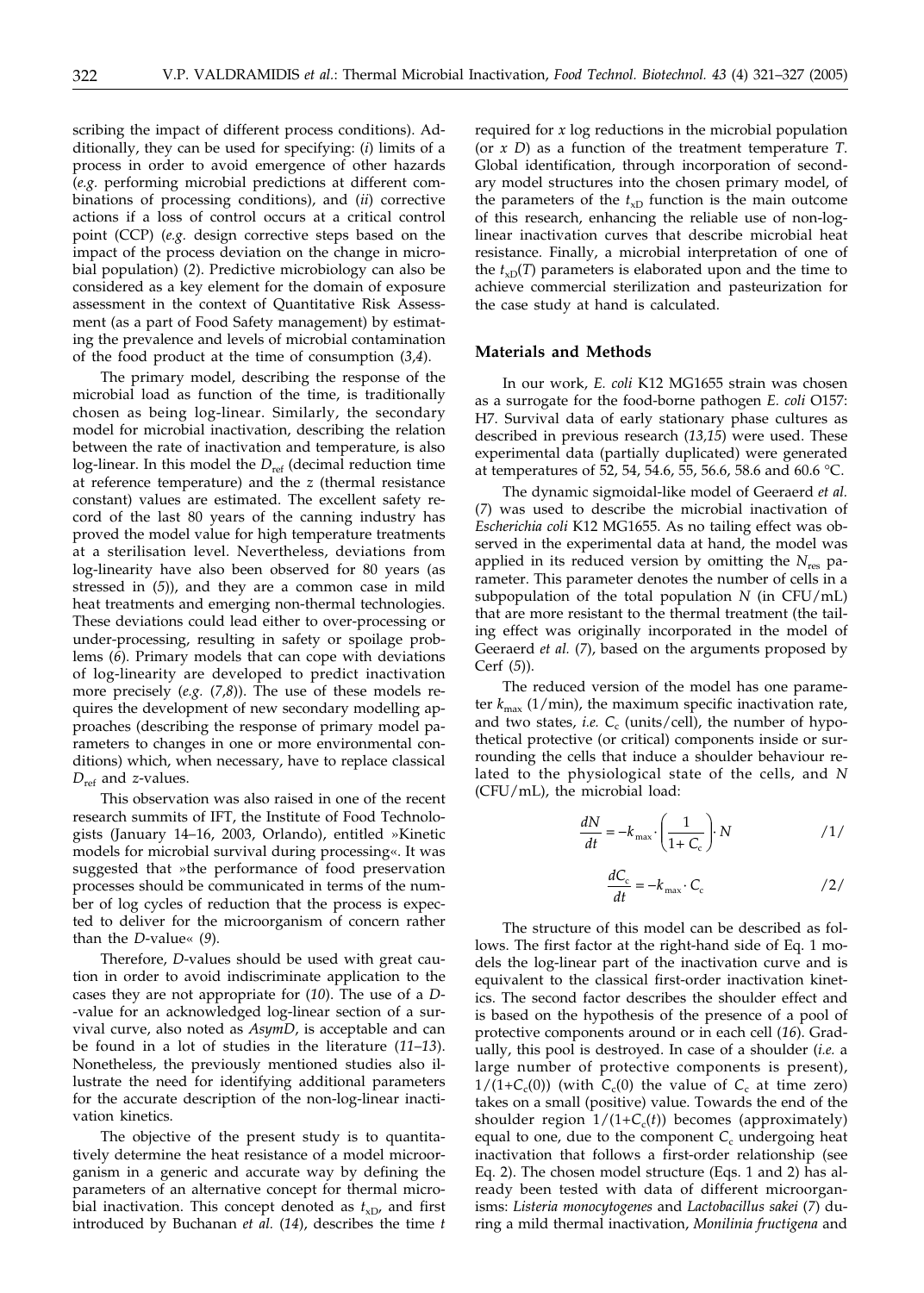*Botrytis cinerea* (*17*) during a pulsed white light treatment, *Salmonella enterica* and *L. monocytogenes* for studying the Acid Tolerance Response (ATR) (*18*), *L. monocytogenes* in a pH modified chicken salad during cold storage (*19*), and for the thermal inactivation of different spores (*Bacillus pumilus, B. cereus*) and vegetative bacteria (*Clostridium botulinum*, *L. innocua*) (*20*). In all cases the model yielded accurate descriptive characteristics.

For static conditions the model can be written as follows, making use of the relationship between  $C_c(0)$ and  $S_1$  (shoulder length/min), *i.e.*  $C_c(0) = \exp(k_{\max} \cdot S_1) - 1$ (*21*):

$$
N(t) = N(0) \cdot e^{(-k_{\max} \cdot t)} \cdot \frac{e^{(k_{\max} \cdot s_1)}}{1 + (e^{(k_{\max} \cdot s_1)} - 1) \cdot e^{(-k_{\max} \cdot t)}} \qquad \text{(3)}
$$

*N*(0) denotes the microbial population at time zero (in CFU/mL). The log format of the model (which is needed further in this research) is as follows:

$$
\log(N(\theta)) = \log(N(0)) - \frac{k_{\max} \cdot t}{\ln(10)} + \frac{k_{\max} \cdot S_1}{\ln(10)} - \log(1 + e^{(k_{\max} \cdot S_1)} - 1) \cdot e^{(-k_{\max} \cdot t)} \tag{4}
$$

The number of log cycles of reduction is described by using the concept of  $t_{xD}$  in which the time to elapse the shoulder length is incorporated (*14,22*). Standard errors of the parameters of Eq. 4 are obtained by calculating the square root of the diagonal elements of the asymptotic variance-covariance matrix (*23*).

$$
t_{\rm xD} = S_1 + x \cdot AsymD \qquad \qquad /5/
$$

Herein,  $t_{xD}$  is the time required for *x* log reductions in the microbial population (or *x D*), *AsymD* (min) denotes the asymptotic decimal reduction time at temperature *T* (°C) (*13*). The *AsymD* describes the negative inverse of the slope of the log-linear part of the sigmoidal- -like model in use. Therefore,  $AsymD = \ln(10)/k_{\text{max}}$ . For examples on the use of the *AsymD*-value with respect to different environmental factors see Juneja *et al.* (*11*,*12*) and Valdramidis *et al.* (*13*).

Table 1. Estimated microbial parameters and their standard errors using the primary inactivation model (Eq. 4)

| $T/\mathrm{C}C$ | $S_1/m$ in      | $k_{\rm max}/(1/\rm min)$ |
|-----------------|-----------------|---------------------------|
| 52              | $48.22 + 12.11$ | $0.03 + 0.01$             |
| 54              | 22.48+3.73      | $0.13 + 0.006$            |
| 54.6            | 12.17+1.78      | $0.18 + 0.007$            |
| 55              | $8.43 + 2.89$   | $0.26 + 0.02$             |
| 56.6            | $8.63 + 0.54$   | $0.71 + 0.02$             |
| 58.6            | $3.64 + 0.19$   | $2.10+0.11$               |
| 60.6            | $1.19 \pm 0.19$ | $4.53 + 0.29$             |

# **Results**

In order to develop a function of  $t_{\rm xD}$  with respect to temperature the two factors of Eq. 5 have to be identified. Firstly, primary fitting (Eq. 4) of the microbial data resulted in estimating the inactivation parameters of the primary model, *i.e.*  $k_{\text{max}}$  and  $S_1$  for all the examined temperatures (Table 1). As depicted in Fig. 1, the evolution of the two parameters can be described from the following expressions:

$$
S_1(T) = \frac{a}{T - b} \tag{6}
$$

$$
\ln k_{\max}(T) = c \cdot T - d \qquad \qquad \text{/7/}
$$

When a hyperbolic (Eq. 6) and a linear function (Eq. 7) are fitted for these two cases, good fitting capacity (Fig. 1) is derived, justifying the choice of the above modelling structures. The temperature *T* in Eq. 6 is considered a factor influencing the shoulder region of the microbial inactivation. Similar observations are also available in the literature (*24*,*25*). Additionally, when *T* lowers towards *b* in Eq. 6 the shoulder length reaches infinity. The fitting capacity was evaluated by estimating the adjusted coefficient of multiple determination,



**Fig. 1.** Evolution of the specific inactivation rate and of the shoulder length estimated from the primary inactivation model (Eq. 4) with respect to the inactivation temperature. The fitting capacity of Eqs. 6 and 7 is  $R^2_{\text{adj}}$ =0.94 (left plot) and  $R^2_{\text{adj}}$ =0.98 (right plot), respectively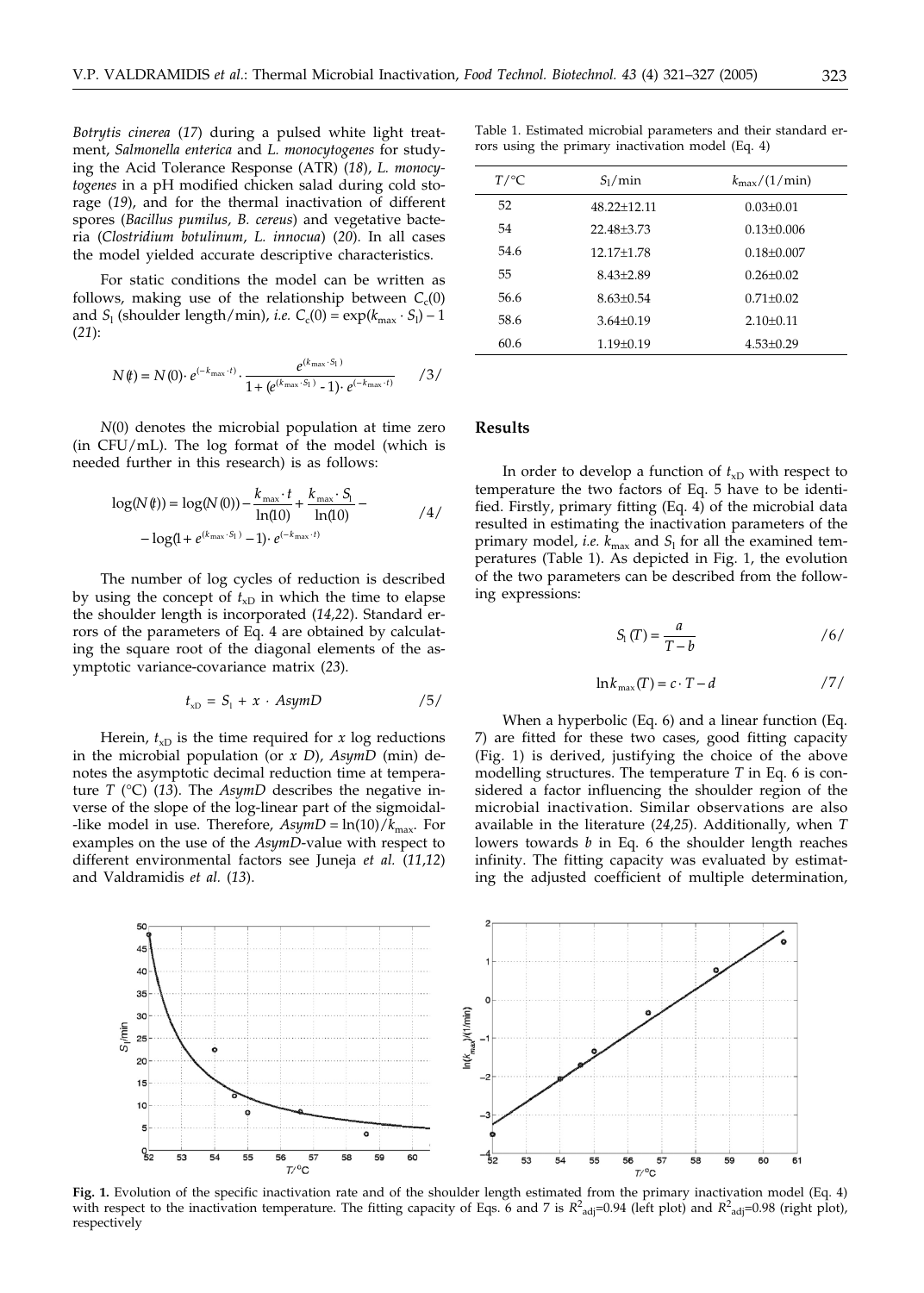

**Fig. 2.** Global identification of parameters *a, b, c, d*. Full line: model fit of inactivation model (Eq. 8). Circles: Raw data and 90 % confidence intervals (CI) (for data where duplicates are available). Right plot: detailed figure for a time range of 0–80 min. The fitting capacity of the model is  $R^2$ <sub>adj</sub>=0.96

 $R_{\text{adj}}^2 = 1 - \frac{n-1}{n-p}$ *SSE*  $S_{\text{adj}}^2 = 1 - \frac{n-1}{n-p} \cdot \frac{SSE}{SSTO'}$  where *n* and *p* are number of data

points and number of parameters, respectively, whereas *SSE* and *SSTO* are the sum of squared errors and the total sum of errors (*23*).

Secondly, a global identification is chosen for estimating the parameters *a, b, c, d* making use of all inactivation curves in one parameter estimation step (Fig. 2), aiming at prevention of the accumulation of fitting errors (as elaborated in previous works (*15*,*26*–*28*)). Therefore, the functions of  $S_1$  and  $k_{\text{max}}$  (Eqs. 6 and 7) are incorporated into the primary model (Eq. 4) and *a, b, c, d* are estimated using all (*t*,*T*,*N*(*t*)) measurements:

$$
\log(N(\theta)) = \log(N(0)) - \frac{e^{(c \cdot T - d)} \cdot t}{\ln(10)} + \frac{e^{(c \cdot T - d)} \cdot \left(\frac{a}{T - b}\right)}{\ln(10)} - \log\left(1 + \left(e^{\left(e^{(c \cdot T - d)} \cdot \left(\frac{a}{T - b}\right)\right)} - 1\right) \cdot e^{\left(-e^{(c \cdot T - d)} \cdot t\right)}\right)
$$

Results are reported in Table 2. Inserting the obtained parameter estimates, *i.e. a, b, c, d* in Eq. 5, the identified function of  $t_{xD}$  then becomes:

$$
t_{\rm xD}(T) = S_1 + x \cdot AsymD = \frac{16.22}{T - 51.80} + \frac{x \cdot \ln(10)}{e^{(0.60T - 34.36)}} \quad /9/
$$

The developed mathematical approach was used to perform simulations for different number of log cycles for a range of different, constant temperatures. In Fig. 3 the hyperbolic shape of Eq. 9 is depicted. When using Eq. 9 to calculate a  $t_{xD}$  at certain *T*, the standard error of the computed results is calculated based on the error propagation technique (*29*).

Table 2. Estimated microbial parameters and their standard errors using the integrated primary inactivation model (Eq. 8)

| $16.22 + 7.29$ | 51.80+3.47 | $0.60 \pm 0.02$ | 34.36±1.23 |
|----------------|------------|-----------------|------------|

# **Discussion**

The following statements are to be made to interpret the behaviour of the developed Eq. 9 and Fig. 3:

(*i*) As *T* lowers to 51.8 °C Eq. 9 becomes undetermined and  $t_{\rm xD}$  approaches infinity. This means that the initiation of the microbial inactivation of *Escherichia coli* K12 for BHI broth conditions should be expected at a temperature of (51.8±3.47) °C. Parameter *b* could be denominated as »the reference minimum temperature for inactivation«. Although the standard error has a high value, *i.e.* 3.47, the reference minimum temperature should be lower than 52 °C (temperature at which inactivation is achieved experimentally). The above observation for parameter *b* corresponds to previous studies in the literature. Thermal inactivation experiments of *E. coli* K12 at 49.5  $\degree$ C (following the same protocol for the data generation as in this case study) have shown a long shoulder length, *S*<sup>l</sup> , of 180 min (*13*). Additionally, all the ICMSF reports for inactivation of *Escherichia coli* are at temperatures  $\geq 50$  °C (30). Better defining of this temperature boundary requires (*i*) more inactivation experiments near the boundary value, and (*ii*) experimental studies in which different influencing factors are taken into account, *e.g.* pH, water activity, fat content, *etc.*

(*ii*) When *T* takes (very) high values,  $t_{xD}$  tends to zero. Considering that the highest temperature in food processing is normally around 135 °C, *e.g.* the case of UHT (ultra high temperature processing), the time for achieving 9 log reductions, *i.e.* ( $t_{9D}$ ), acceptable for »commercial sterilization« would be (according to Eq. 9) 11.70 s (with a standard error SE=5.22 and a 90 % confidence interval, CI=8.66). Consequently, an engineer could choose a process of 20.36 s (upper confidence limit) in order to have a confidence of 90 % for achieving the processing target. These calculations largely fall outside the microbial experimental region (as the maximal temperature used in this research is 60.6 °C) and should be taken with caution.

(*iii*) Another example illustrating a possible industrial applicability of the developed approach can be the pasteurization at 60 °C. Assume, for instance, an engi-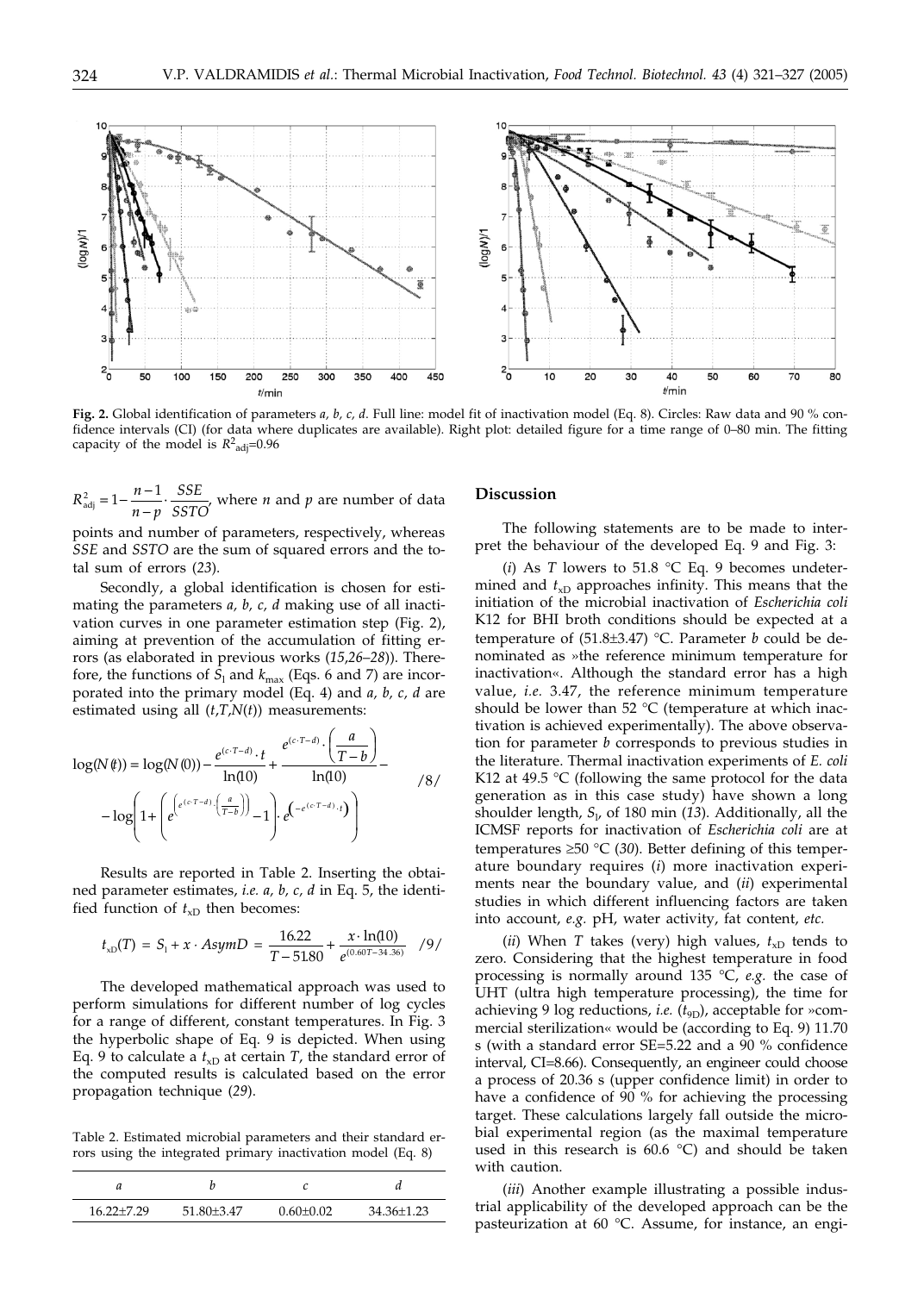

**Fig. 3.** Simulations of Eq. 9 for 1, 3, 6 and 9 log cycles of reduction of *E. coli* K12 with respect to inactivation temperature. Reading key: if a constant processing temperature of 55 °C is chosen, *t*1D, *t*3D, *t*6D and *t*9D equal 14.04, 31.98, 58.89 and 85.81 min, respectively. Right plot: detailed figure for a temperature range of 60–70 °C

neer who wants to obtain an increased safety, shelf-life and microbiological quality of his product by pasteurization. If he considers that his target microorganism is *E. coli* and the process that he wants to assess is at a temperature of 60 °C, then based on Eq. 9 the time for achieving 7 log reductions (*i.e.* the lowest reduction level of the current practice in pasteurization of non-sporing Gram-negative bacteria in different menstrua (*16*)) will be 5.10 min (SE=1.22, 90 % CI=2.02). Therefore, the engineer could choose a process of 7.12 min (upper confidence limit) for achieving the processing target.

## **Conclusions**

A generic approach to quantify the microbial heat resistance through a  $t_{xD}$  concept based on non-log-linear inactivation curves is the main outcome of this research. Apart from its applicability in predictive microbiology, the new model approach can be useful in the field of food safety management through the FSO concept. FSO is the maximum frequency and/or concentration of a microbial hazard in a food considered tolerable for consumer's protection, but which does not specify how an operator achieves compliance (*3*,*4*). As the FSOs define the level of control that is expected for a food operation, then it can potentially be met through the application of the introduced performance and process/product criteria by using the concept of  $t_{xD}$ .

The developed approach will be further validated for different pathogenic microorganisms of high interest for the food industry. Additionally, the possibility to describe the survival of low numbers of microbial populations by using non-linear microbial modelling approaches that describe tailing next to shoulder features (as in the original formulation of the models (*7*)), where probabilistic effects become important, are of interest as well. Studying the tailing phenomenon can be considered as a further step for validating the model structure (Eq. 9). In a recent workshop of IDF, International Dairy Federation, (May 5–8, 2003, Kiel, Germany) entitled »Revisiting heat resistance of microorganisms in milk« the technological impact of tailing in non-linear survivor

curves was discussed (*31*). According to the working group: (*i*) if the level of population that survives in the tail is independent of the initial microbial concentration, the tailing results from an experimental artifact (which has to be searched for and dealt with); (*ii*) if the tailing is dependent on the initial level, then it should be searched if the tailing effect also appears in the process in the real world and not only in the lab; (*iii*) if it is also a phenomenon appearing in the real world, then it is considered a safety issue; (*iv*) if it is a safety issue, it should be quantified in order to change the process in such a way that the tailing disappears.

In conclusion, the  $t_{xD}$  concept and the secondary models developed in this research are in line (with respect to the use of different model structures and parameters) with the recent research. IFT research summit resolution concluded the following:

»Since there is significant evidence that microbial survivor curves can be described by non-log-linear kinetic expressions, the scientific and technical community should recognize alternative models and parameters for description and communication of the survival of microbial populations when exposed to various lethal agents« (*9*).

### *Acknowledgements*

Jeannine Milis is acknowledged by the authors for her technical support. This research is supported by the Research Council of the Katholieke Universiteit Leuven as part of project DB/03/071 and BDB-B/04/05, the Fund for Scientific Research in Flanders (F.W.O.-Vlaanderen) for the Postdoctoral Fellowships of K.B. and A. G., the Belgian Program on Interuniversity Poles of Attraction and the Second Multiannual Scientific Support Plan for a Sustainable Development Policy, initiated by the Belgian Federal Science Policy Office. The scientific responsibility is assumed by its authors.

# **References**

*1.* T.A. McMeekin, K. Presser, D. Ratkowsky, T. Ross, M. Salter, S. Tienungoon, Quantifying the hurdle concept by mo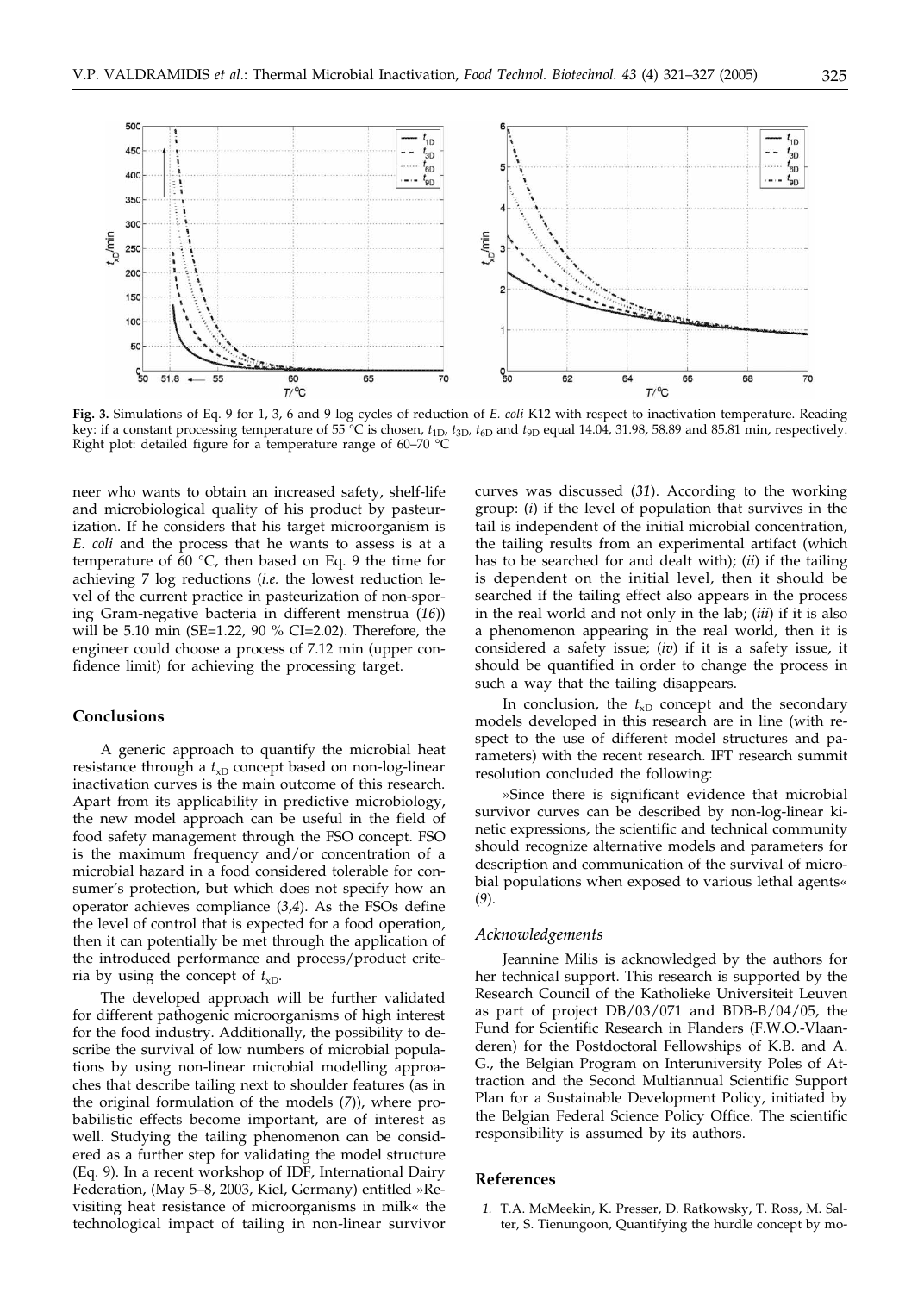delling the bacterial growth/no growth interface, *Int. J. Food Microbiol. 55* (2000) 93–98.

- *2.* T.A. McMeekin, T. Ross, Predictive microbiology: Providing a knowledge-based framework for change management, *Int. J. Food Microbiol. 78* (2002) 133–153.
- *3.* M. Zwietering, Practical considerations on food safety objectives, *Food Control, 16* (2005) 817–823.
- *4.* ICMSF: *Microbiological Testing in Food Safety Management*. In: *Microorganisms in Foods 7,* Kluwer Academic/Plenum Publishers, New York (2002) pp. 1–43.
- *5.* O. Cerf, Tailing of survival curves of bacterial spores, *J. Appl. Bacteriol. 42* (1977) 1–19.
- *6.* Kinetics of microbial inactivation for alternative food processing technologies – IFT's response to task order 1, US Food and Drug Administration: How to quantify the destruction kinetics of alternative processing technologies, *J. Food Sci.* Suppl*.* (2000) 4–108.
- *7.* A.H. Geeraerd, C.H. Herremans, J.F. Van Impe, Structural model requirements to describe microbial inactivation during a mild heat treatment, *Int. J. Food Microbiol. 59* (2000) 185–209.
- *8.* O.H. Campanella, M. Peleg, Theoretical comparison of a new and the traditional method to calculate *Clostridium botulinum* survival during thermal inactivation, *J. Sci. Food Agric. 81* (2001) 1069–1076.
- *9.* D.R. Heldman, R.L. Newsome, Kinetic models for microbial survival during processing, *Food Technol. 57* (2003) 40– 46.
- *10.* K.R. Davey, C.J. Thomas, O. Cerf, Thermal death of bacteria, *J. Appl. Microbiol. 90* (2001) 148–149.
- *11.* V.K. Juneja, B.S. Eblen, H.M. Marks, Modeling non-linear survival curves to calculate thermal inactivation of *Salmonella* in poultry of different fat levels, *Int. J. Food Microbiol. 70* (2001) 37–51.
- *12.* V.K. Juneja, H.M. Marks, Characterizing asymptotic *D*-values for *Salmonella* spp. subjected to different heating rates in sous-vide cooked beef, *Innov. Food Sci. Emerg. Technol. 4* (2003) 395–402.
- *13.* V.P. Valdramidis, A.H. Geeraerd, K. Bernaerts, J.F. Van Impe: Dynamic Versus Static Thermal Inactivation: The Necessity of Validating Some Modelling and Microbial Hypothesis. In: *Proceedings of the 9th International Congress on Engineering and Food* (ICEF9), Montpellier, France (2004) pp. 198–203.
- *14.* R.L. Buchanan, M.H. Golden, R.C. Whiting, Differentiation of the effects of pH and lactic or acetic acid concentration on the kinetics of *Listeria monocytogenes* inactivation, *J. Food Prot. 56* (1993) 474–478.
- *15.* V.P. Valdramidis, N. Belaubre, R. Zuniga, A.M. Foster, M. Havet, A.H. Geeraerd, M.J. Swain, K. Bernaerts, J.F. Van Impe, A. Kondjoyan, Development of predictive modelling approaches for surface temperature and associated microbiological inactivation during hot air decontamination, *Int. J. Food Microbiol. 100* (2005) 261–274.
- *16.* D.A.A. Mossel, J.E.L. Corry, C.B. Struijk, R.M. Baird: *Essentials of the Microbiology of Foods*, John Wiley & Sons, Inc., West Sussex (1995) pp. 83–87,230.
- *17.* D. Marquenie, A.H. Geeraerd, J. Lammertyn, C. Soontjens, J.F. Van Impe, C.W. Michiels, B.M. Nicolaï, Combinations of pulsed white light and UV-C or mild heat treatment to inactivate conidia of *Botrytis cinerea* and *Monilia fructigena*, *Int. J. Food Microbiol*. *85* (2003) 186–196.
- *18.* E.J. Greenacre, T.F. Brocklehurst, C.R. Waspe, D.R. Wilson, P.D.G. Wilson, *Salmonella enterica* serovar Typhimurium and *Listeria monocytogenes* acid tolerance response induced by organic acids at 20 °C: Optimization and modeling, *Appl. Environ. Microbiol. 69* (2003) 3945–3951.
- *19.* A.M. Guentert, R.H. Linton, R.H. Mohtar, M.L. Tamplin, J.B. Luchansky, M.A. Cousin: Growth and Inactivation of *Listeria monocytogenes* in pH-Modified Chicken Salad during Cold Storage. In: *Predictive Modelling in Foods – Conference Proceedings, KULeuven/BioTeC,* J.F. Van Impe, A.H. Geeraerd, I. Leguérinel, P. Mafart (Eds.), Leuven (2003) pp. 167–169.
- *20.* I. Albert, P. Mafart, A modified Weibull model for bacterial inactivation, *Int. J. Food Microbiol. 100* (2005) 197–211.
- *21.* V.P. Valdramidis, A.H. Geeraerd, K. Bernaerts, F. Devlieghere, J. Debevere, J.F. Van Impe, Accurate modelling of non-log-linear survivor curves, *Int. Dairy Fed. Bull. 392* (2004) 97–110.
- *22.* R. Xiong, G. Xie, A.E. Edmondson, M.A. Sheard, A mathematical model for bacterial inactivation, *Int. J. Food Microbiol. 46* (1999) 45–55.
- *23.* J. Neter, M.H. Kutner, C.J. Nachtshein, W. Wasserman: *Applied Linear Statistics Models*, McGraw-Hill, Chicago (1996) pp. 203–233.
- *24.* A.T. Chabra, W.H. Carter, R.H. Linton, M.A. Cousin, A predictive model that evaluates the effect of growth conditions on the thermal resistance of *Listeria monocytogenes*, *Int. J. Food Microbiol. 78* (2002) 235–243.
- *25.* L.L. Zaika, J.G. Phillips, Model for the combined effects of temperature, pH and sodium chloride concentration on survival of *Shigella flexneri* strain 5348 under aerobic conditions, *Int. J. Food Microbiol. 101* (2005) 179–187.
- *26.* J.M. Membré, J. Thurette, M. Catteau, Modelling the growth, survival and death of *Listeria monocytogenes, J. Appl. Microbiol. 82* (1997) 345–350.
- *27.* A. Fernández, J. Collado, L.M. Cunha, M.J. Ocio, A. Martínez, Empirical model building based on Weibull distribution to describe the joint effect of pH and temperature on the thermal resistance of *Bacillus cereus* in vegetative substrate, *Int. J. Food Microbiol. 77* (2002) 147–153.
- *28.* P.N. Skandamis, K.W. Davies, P.J. McClure, K. Koutsoumanis, C. Tassou, A vitalistic approach for non-thermal inactivation of pathogens in traditional Greek salads, *Food Microbiol. 19* (2002) 405–421.
- *29.* D.A. Skoog, D.M. West, F.J. Holler: *Fundamentals of Analytical Chemistry*, Saunders College Publishing, Orlando (1996) pp. 33–39.
- *30.* ICMSF: Microbial Ecology of Food Commodities. In: *Microorganisms in Foods 6*, Blackie Academic & Professional, London (1998) pp. 521–576.
- *31.* IDF, Predictive microbiology, *Int. Dairy Fed. Bull. 392* (2004) 124–125.